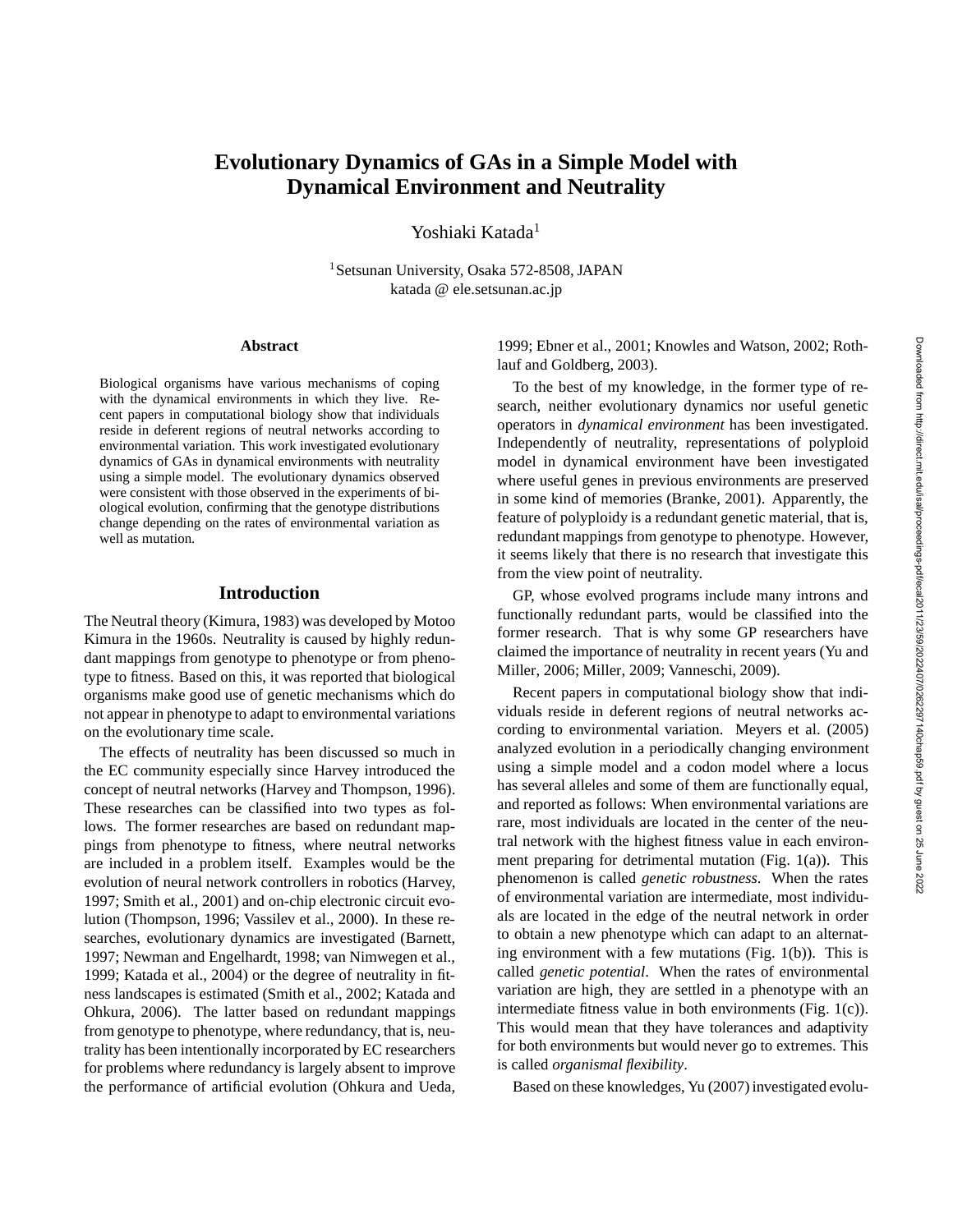

Figure 1: Distribution of individuals due to environmental variation

tionary dynamics of the GP in a boolean parity problem under environmental variations. It was reported that when the variation rate is high, the length of a program tree became long, that is, the effective mutation rate per individual became high, and when the variation rate is low, the length became short, that is, the effective mutation rate per individual became low. Yu (2007) claimed that when the variation rate becomes high, individuals of the GP tend to be located in the edge of the neutral network because the effective mutation rate per individual becomes high and individuals easily change their phenotype. However, we have trouble defining a neutral network on GPs due to its representation. Therefore, it is difficult to discuss directly the consistency of the obtained results in the GP to the computational biology because we need the concept of location on a neutral network for them.

Based on these results, the question arises as to whether we can get the same kind of dynamics of GAs in dynamical environments with neutrality because neutral networks have been found in GAs with highly redundant mappings from phenotype to fitness. In the case of GAs with redundant mappings from genotype to phenotype (including polyploidy), we would get the same kind of results on the "GPs" mentioned above because it would be difficult for the GAs to devise a neutral network  $<sup>1</sup>$  and effective mutation rates of</sup>

them are variable.

This paper focuses on the former case, where GAs with redundant mappings from phenotype to fitness (more precisely, genotype to fitness) that can form neutral networks and investigates evolutionary dynamics of them in a simple model by varying the rates of environmental variation and the mutation rate. The paper is organized as follows. The next section describes a neutral network in a mathematical form. Section III describes a simple model of dynamical environments with neutrality where evolutionary dynamics of GAs is investigated. Section IV gives the results of our computer simulations. Section V discusses the consistencies with the results obtained in computational biology. Conclusions are given in the last section.

## **A Formal Definition of a Neutral Network**

Katada and Ohkura (2009) defined a neutral network in a mathematical formula. The details are as follows;

In this study, it is assumed that genotypes are represented as binary strings and the length of them is fixed. Thus, the genetic distance between two different genotypes  $(x^g, y^g) \in$  $\Phi_g$ ,  $x^g \neq y^g$ ,  $\Phi_g$ : the set of genotypes determined by the length of the genotype,  $l$ ) is described by the Hamming dis-

<sup>&</sup>lt;sup>1</sup>It is possible to define a neutral network in GAs with redundant

mappings from genotype to phenotype (See the next section) but difficult to make neutral networks emerge from genotype space in which neutrality is intentionally incorporated as mentioned earlier.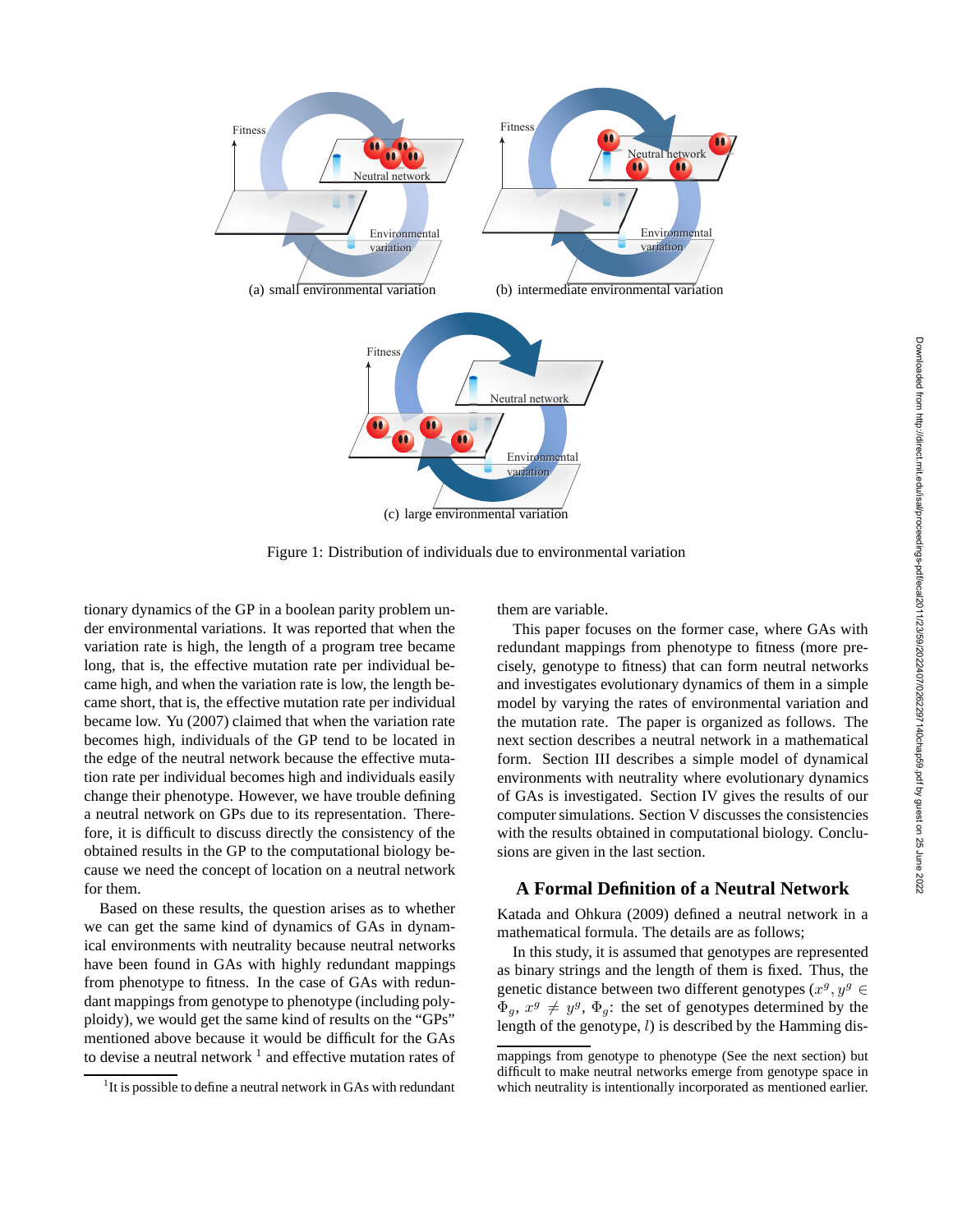tance between them,  $H(x^g, y^g)$ . Thus,  $\min H(x^g, y^g)$  is the smallest unit of mutation. For binary representations,  $\min H(x^g, y^g) = 1.$ 

Based on the above consideration, I describe a neutral network caused by redundant mappings from genotype to phenotype in a mathematical form. At first, two individuals,  $x^g$  and  $z^g$ , are connected,  $x^g \sim z^g$ , if there exists  ${x_i^g}_{i=0}^n \subset \Phi_g$ , s.t.

1. 
$$
x^g = x_0^g, z^g = x_n^g,
$$
  
2.  $f_g(x_i^g) = f_g(x^g),$ 

3. 
$$
H(x_i^g, x_{i+1}^g) = 1
$$
,

where  $f_g$  is the mapping from genotype to phenotype,  $f_g$ :  $\Phi_g \to \Phi_p$ , and assumed to be surjective and not injective.  $\Phi_p$  is defined as the set of phenotypes.

Thus, a neutral network of a genotype  $z<sup>g</sup>$  is

$$
\Phi'_g(z^g) = \{ x^g \in \Phi_g | x^g \sim z^g \}. \tag{1}
$$

We can extend this definition to redundant mappings from phenotype to fitness.

Two individuals,  $x^g$  and  $z^g$ , are connected,  $x^g \sim z^g$ , if there exists  $\{x_i^g\}_{i=0}^n \subset \Phi_g$ , s.t.

1. 
$$
x^g = x_0^g
$$
,  $z^g = x_n^g$ ,  
\n2.  $(f_p \circ f_g)(x_i^g) = (f_p \circ f_g)(x^g)$ ,  
\n3.  $H(x_i^g, x_{i+1}^g) = 1$ ,

where  $f_p$  is the mapping from phenotype to fitness,  $f_p$ :  $\Phi_p \rightarrow \Phi_f$ , and assumed to be surjective and not injective.  $\Phi_f$  is defined as the set of fitness values. Addition to this assumption, there would be two cases on  $f<sub>g</sub>$ , which is either bijective, or surjective and not injective. In both cases, however,  $f_p \circ f_g$  is surjective and not injective only if  $f_p$ is surjective and not injective. Thus, a neutral network of a genotype  $z^g$  is described in the both cases as follows:

$$
\Phi_g^*(z^g) = \{ x^g \in \Phi_g | x^g \sim z^g \}. \tag{2}
$$

These may seem to be cumbersome at first. But this elegant definition allows us to understand clearly a setting for computational experiments in the following sections.

## **Simple Model with Dynamical Environment and Neutrality**

In this study, computer simulations were conducted in order to compare evolutionary dynamics of GAs with those observed in the experiments of biological evolution (Meyers et al., 2005). For performing simple analysis, the length of a string is set at 4. According to the setting given in the reference (Meyers et al., 2005), a set of genotypes is defined

Table 1: Set of genotype

| Genotype $(g_i)$ | ID(i)          | Nickname |
|------------------|----------------|----------|
| 1011             | 0              | $NN1-c$  |
| 1111             | 1              | $NN1-e1$ |
| 1101             | $\overline{2}$ | $NN1-e2$ |
| 1001             | 3              | $NN1-e3$ |
| 1010             | 4              | $NN1-e4$ |
| 0011             | 5              | $NN1-e5$ |
| 1110             | 6              | $INV-1$  |
| 1000             | 7              | $INV-2$  |
| 0111             | 8              | $INV-3$  |
| 0001             | 9              | $INV-4$  |
| 0100             | 10             | $NN2-c$  |
| 0110             | 11             | $NN2-e1$ |
| 0010             | 12             | $NN2-e2$ |
| 0000             | 13             | $NN2-e3$ |
| 0101             | 14             | $NN2-e4$ |
| 1100             | 15             | $NN2-e5$ |



Figure 2: Space of genotype

as Table 1 and Fig.2. The fitness function is also defined as follows:

$$
w_A(g_i) = \begin{cases} 1+s & (0 \le i \le 5) \\ 1+ks & (6 \le i \le 9) \\ 1 & (10 \le i \le 15) \end{cases}
$$
 (3)

$$
w_B(g_i) = \begin{cases} 1 & (0 \le i \le 5) \\ 1 + ks & (6 \le i \le 9) \\ 1 + s & (10 \le i \le 15), \end{cases}
$$
 (4)

where  $w_A$  and  $w_B$  are fitness functions for environments  $E_A$ and  $E_B$ , respectively. s and  $k$  (s > 0, 0  $\leq$  k  $\leq$  1) are the parameters to adjust the highest and intermediate fitness values given to certain genotypes in each environment, respectively. These parameters were set as follows:  $s = 1, k = 0.5$  following the recommendations given in (Meyers et al., 2005).

In this function, a fitness value is assigned to a genotype directly so no phenotype is defined. Thus, it is considered that  $f<sub>g</sub>$  is bijective as mentioned in the previous section. Then  $f_p \circ f_q$  is investigated. According to the definition of a neutral network (Eq.(2)), the genotypes with  $i = 0, \dots, 5$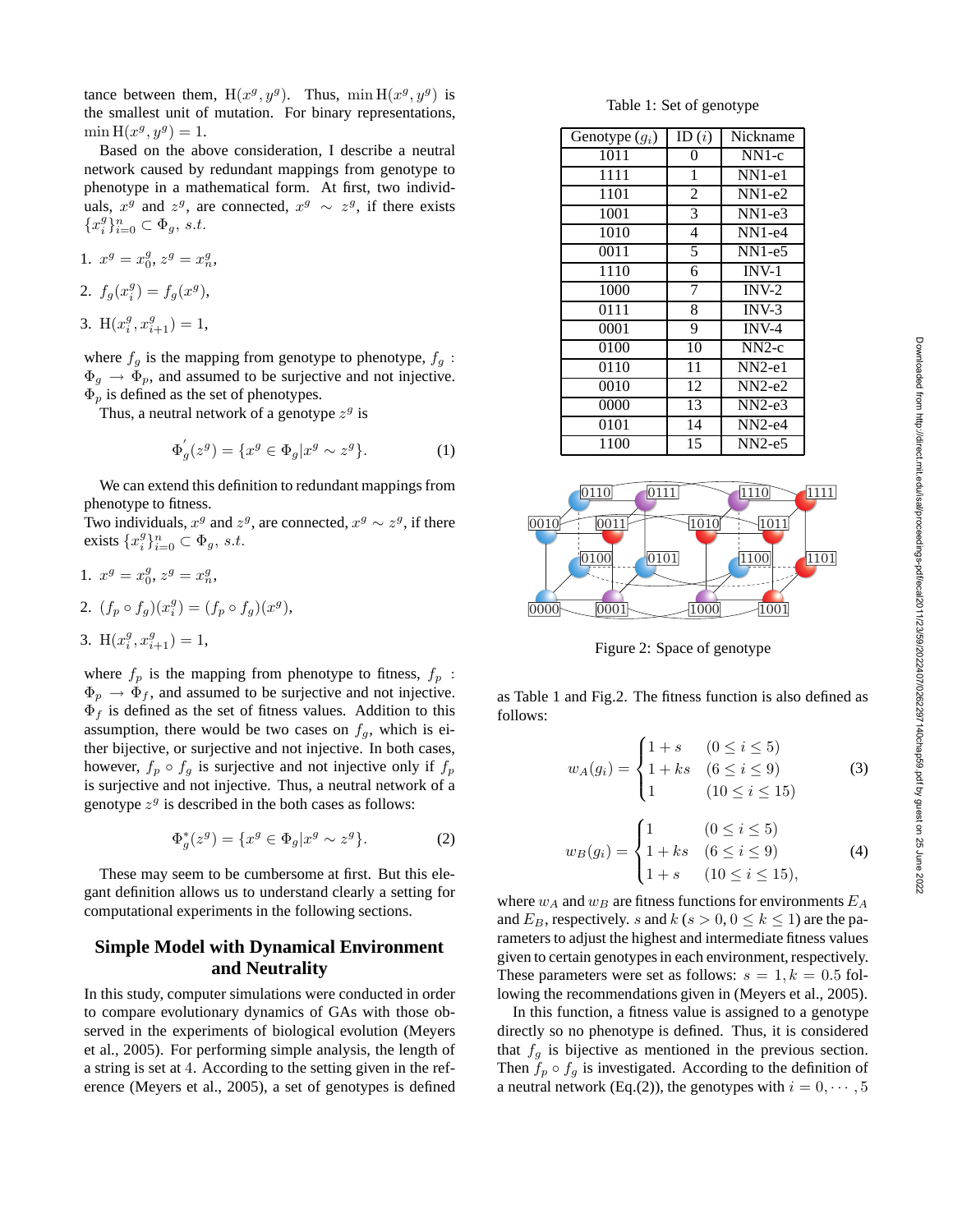and those with  $i = 10, \dots, 15$  form a neutral network in both environments,  $E_A$  and  $E_B$ , respectively. These neutral networks show the highest fitness value and lowest fitness value in Eqs. (3) and (4), respectively. In each neutral network, a genotype which does not mutate out of its neutral network with 1 bit is considered to be located at the center of its neutral network (NN1-c and NN2-c in Table 1) while a genotype which does mutate out of its neutral network with 1 bit is considered to be located on the edge of its neutral network (NN1-e and NN2-e in Table 1). For this setting, each neutral network has only one genotype which is located at the center of it. The other genotypes  $(i = 6, \dots, 9)$  show the intermediate fitness value but do not form any neutral networks.

### **Computer Simulation**

In this computer simulations, the GA (Goldberg, 1989) were adopted to evolve individuals in both the environments,  $E_A$ and  $E_B$ , mentioned in the previous section. The length of the genotype is 4 as also mentioned in the previous section. The population size was set at 10 according to the setting in (Yu, 2007). In this study, computer simulations were conducted in order to investigate evolutionary dynamics of GAs in a simple model by varying the rates of environmental variation and the mutation rate. Thus, the genetic operations for the GA were standard bit mutation and fitness proportionate reproduction. The per-bit mutation rate, q, was set as follows:  $q \in \{0.025, 0.05, 0.1, 0.2, 0.25, 0.3, 0.4, 0.5\}$ . Each run lasted 2,000 generations. The initial environment was set at  $E_A$ . The environment was alternately switched every  $\lambda$  generations as follows:  $E_A \rightarrow E_B \rightarrow E_A \rightarrow \cdots$ . For each run,  $\lambda$  was set between 1 and 1000 as follows:  $\lambda \in \{1, 2, \dots, 20, 30, \dots, 100, 200, \dots, 1000\}$ . 50 independent runs were conducted for each parameter. All results were averaged over 50 runs.

Fig. 3 shows the ratio of the individuals with the highest fitness value,  $f = 1 + s$ , the intermediate value,  $f =$  $1 + ks$ , and the lowest value,  $f = 1$  with  $q = 0.025$  and  $\lambda = \{2, 10, 100\}^2$ . For each  $\lambda$ , a population adapted to a new environment to produce the individuals with the highest fitness value. However, not all individuals converged to the highest fitness value.

The distribution of the individuals were dependent on λ. For short variable periods (e.g.  $\lambda = 2$  in Fig. 3(a)), more than the half of individuals never had the highest fitness value and the individuals with the intermediate fitness value were dominant (approximately 45-50 %). This is because environmental variation was so rapid that there was not enough time for the individuals to adapt to each environment. This might be considered that evolution supported the individuals which can adapt faster to rapid environmental



Figure 3: Individual distributions at each generation ( $q =$ 0.025)

variations, that is, the individuals which can mutate easily to the one with the highest fitness value. Such individuals with the intermediate fitness value would be considered to be *organismal flexibility* as mentioned earlier.

For longer variable periods (e.g.  $\lambda = 10$  in Fig. 3(b)), the number of the individuals with the highest fitness value increased while the number of the ones with the intermediate fitness value decreased. For even longer variable periods (e.g.  $\lambda = 100$  in Fig. 3(c)), there was enough time for the individuals to adapt to each environment and the individuals with the highest fitness value became dominant. In Fig. 3, we can not find "where" the individuals are located in the neutral network with the highest fitness. The more details can be found in Figs. 4 and 5.

<sup>&</sup>lt;sup>2</sup>I plot only the first 100 generations for  $\lambda = 2, 10$  and the first 400 generations for  $\lambda = 100$  because the similar patterns were repeatedly observed after the generations.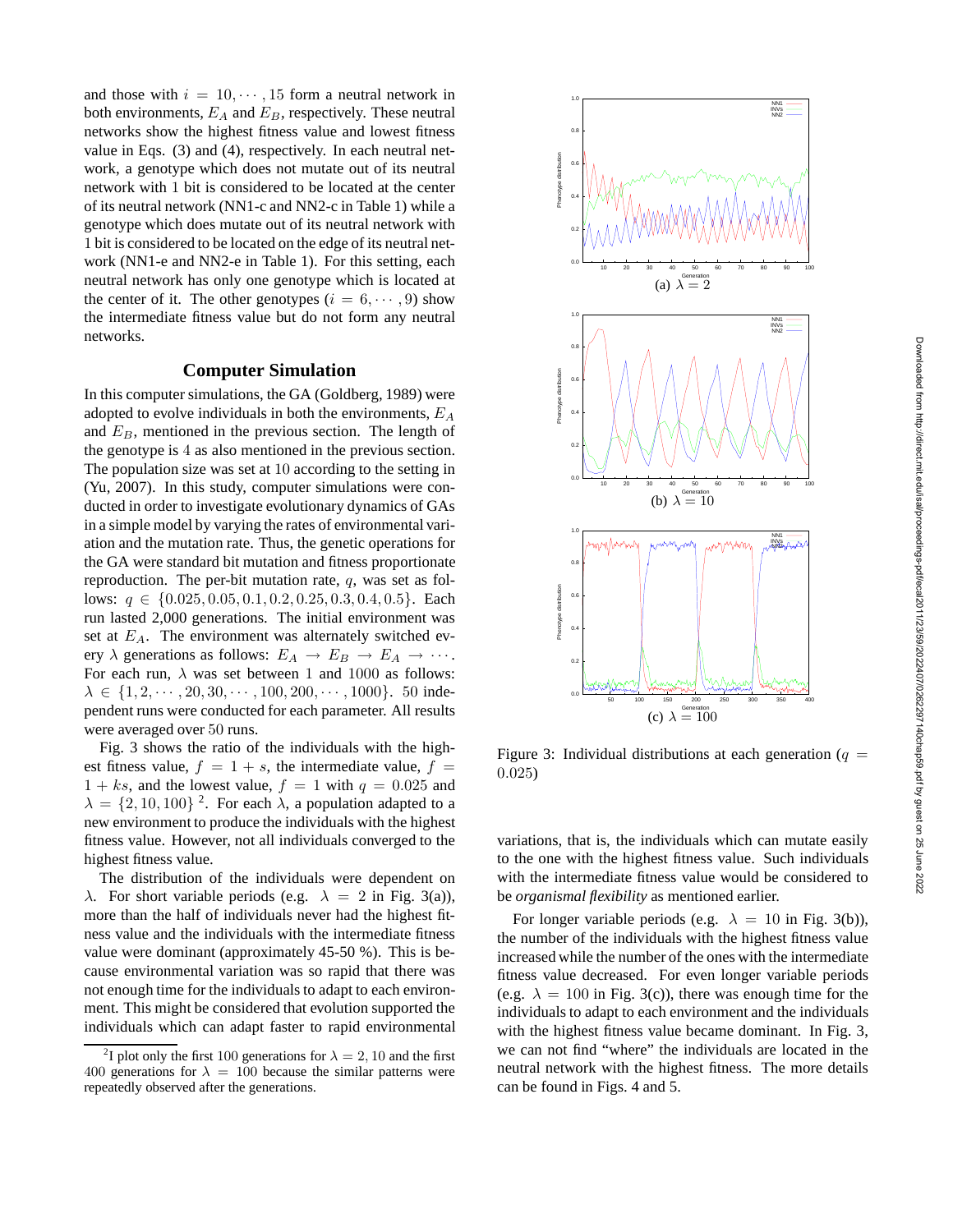

Figure 4: Individual distributions over variable periods for  $E_A$  and  $E_B$  (0.025  $\leq$   $q \leq$  0.2)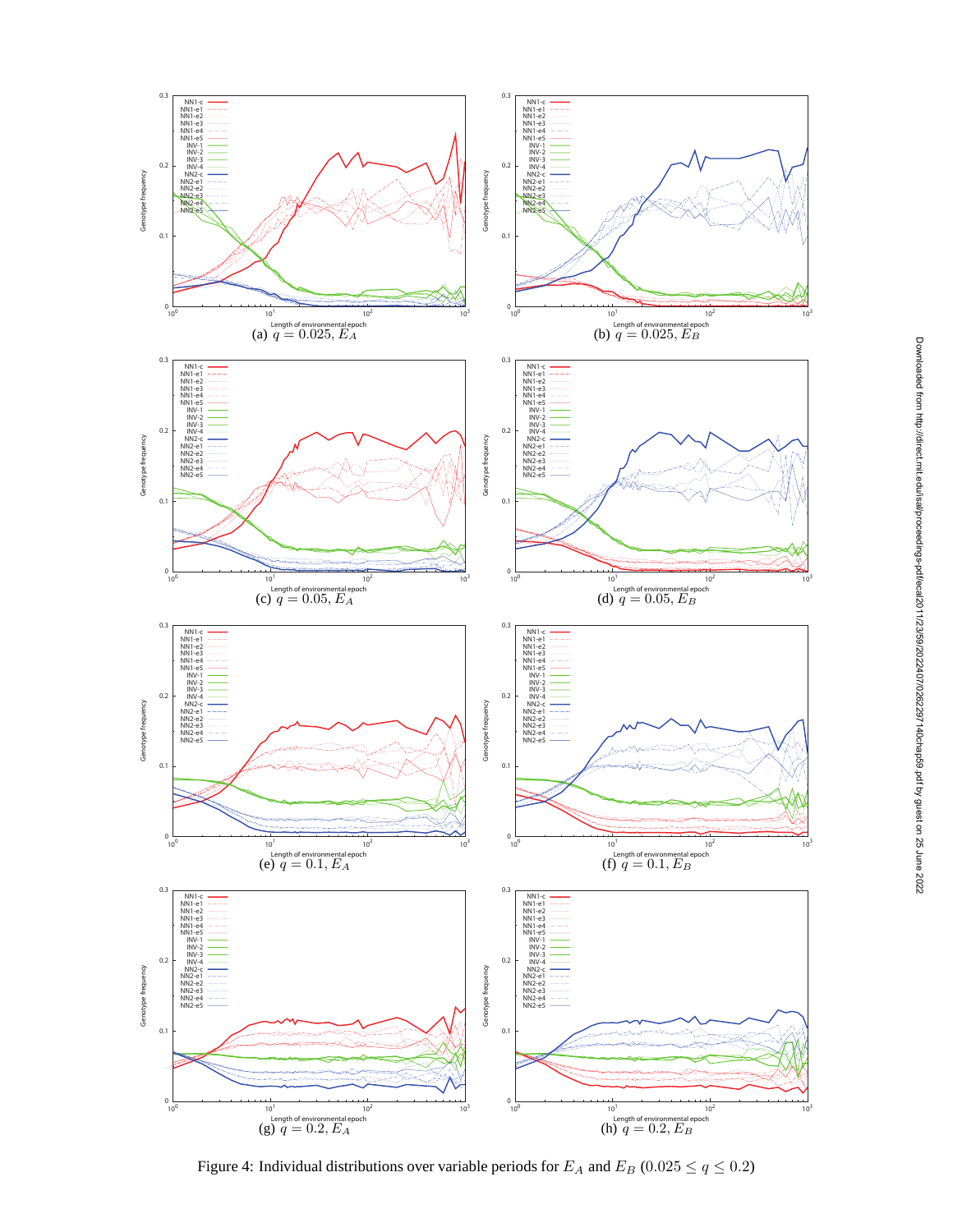

Figure 5: Individual distributions over variable periods for  $E_A$  and  $E_B$  (0.25  $\leq$   $q \leq$  0.5)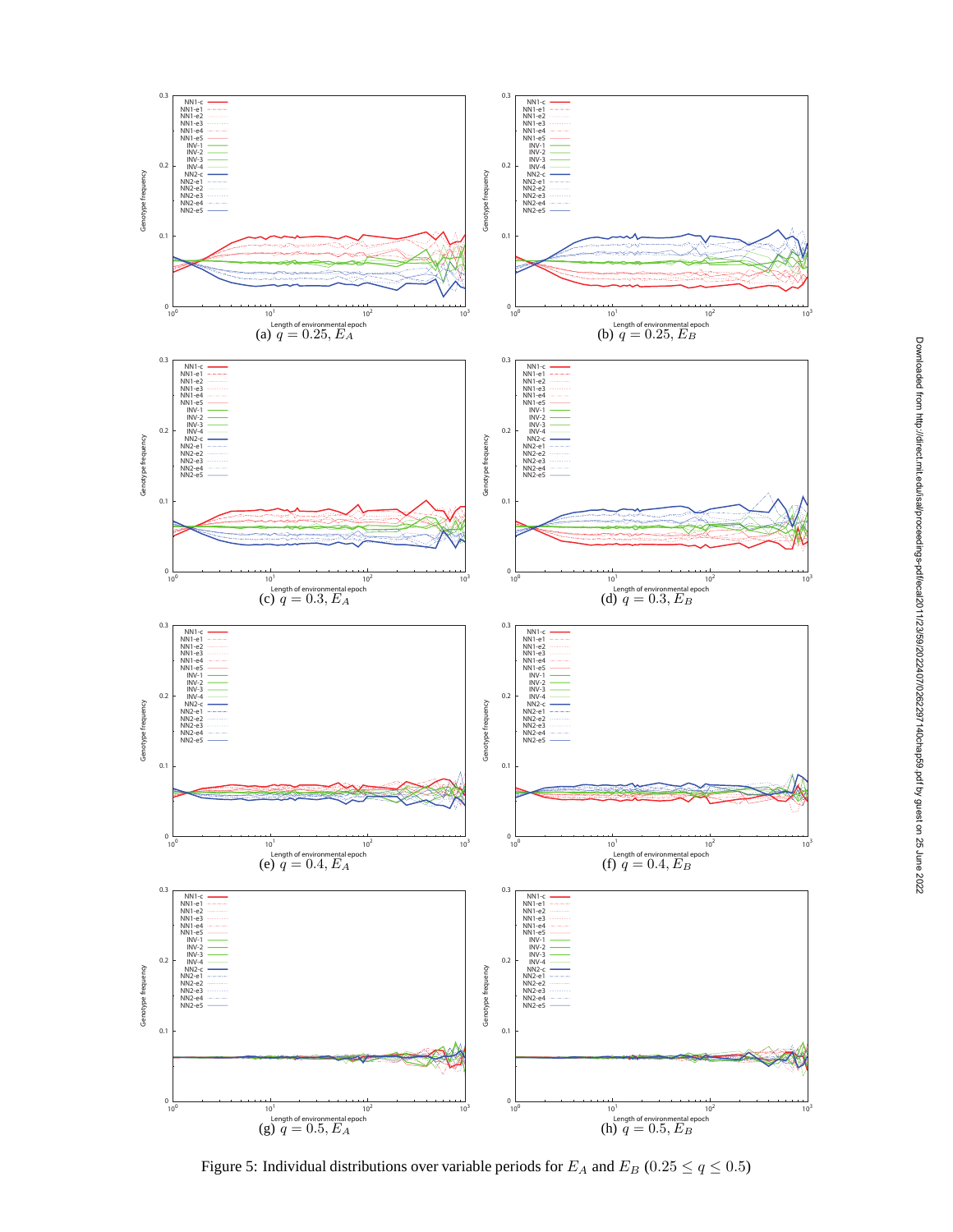Figs. 4 and 5 show the ratios of the genotypes over  $\lambda$ s for each  $q$ . Here, the ratio of a genotype was calculated by dividing the sum of the values just before generations when the environment was switched with the number of switching environments and the number of runs. The bold line shows the ratio of the genotype which is located at the center of its neutral network and the thin line shows the one of the genotype which is located on the edge of its neutral network. The horizontal axis is based on a logarithmic scale.

Over the mutation rate range  $0.025 \le q \le 0.1$  (Fig. 4(a)-4(f)), for long variable periods, the ratio of the genotype which was located at the center of the neutral network with the highest fitness value was larger than the ones of the other genotypes in both environments. The genotypes which were located on the edge of the neutral network attained the second-largest rate. For shorter variable periods, the ratios of the genotypes which were located on the edge of the neutral network were larger than the ones of the other genotypes. Among them, the ratios were different due to their own locations on the edge. Thus, the ratios of them which are adjacent to not only the genotypes with the intermediate fitness value but also the ones with the lowest fitness value were larger. The variable period range in which this phenomenon appears decreased with the increase of  $q$ . For even shorter variable periods (approximately  $1 \leq \lambda \leq 3$ ), the ratio of the genotype with the intermediate fitness value was largest. For these shortest variable periods, the same result was obtained in Fig. 3(a).

Over the mutation rate range  $0.2 \le q \le 0.4$  (Fig. 4(g)-4(h), Fig. 5(a)-5(f)), for long variable periods, the ratios of the genotypes which were located at the center of the neutral network and on the edge of it were large in this order. However, these values were not beyond 0.1. For even shorter variable periods, the ratios of the genotypes with the lowest fitness value were a few larger than or equal to the ones with the highest and intermediate fitness value.

For  $q = 0.5$  (Fig. 5(g)-5(h)), there was no significant difference between the genotypes, which were distributed randomly.

### **Discussion**

In the earlier section, the loosely defined phenomena, *genetic robustness*, *genetic potential* and *organismal flexibility*, were cited. In order to discuss the results obtained in the previous section, those are more accurately defined as follows: *genetic robustness*: the state where the ratio of the genotype which is located at the center of the neutral network with the highest fitness value is largest in the environment,  $E_A$  or  $E_B$ . *genetic potential*: the state where the ratio of the genotype which is located on the edge of the neutral network is largest in each environment. *organismal flexibility*: the state where the ratio of the genotype with the intermediate fitness value is largest.

According to these definitions, we can find such phase

transitions as organismal flexibility  $\rightarrow$  genetic potential  $\rightarrow$ genetic robustness for  $q \leq 0.1$ , and organismal flexibility  $\rightarrow$  genetic robustness for 0.2  $\leq$   $q \leq$  0.4 in Figs. 4 and 5 with the increase of the variable period. Meyers et al. (2005) described that we can find *genetic potential* in a much wider variable period range when the mutation rate decreases because it takes more time to reach the state, *genetic robustness*. This is consistent with the results in Figs. 4(a)-4(f) in which we can find *genetic potential* in the ranges,  $6 < \lambda < 20$  for  $q = 0.025, 5 < \lambda < 10$  for  $q = 0.05$  and,  $3 \leq \lambda \leq 5$  for  $q = 0.1$ . Meyers et al. did not mentioned *organismal flexibility* for the high mutation rates. For the results obtained in this study, we can not find any *organismal flexibility* when the mutation rate was high. This would be considered to be affected by the *error threshold* on the mutation rate (Kauffman, 1995); As the mutation rate increases, the population gradually loses the current individuals. At a certain critical mutation rate, the individuals become distributed randomly.

Meyers et al. (2005) also claimed that the mutation rate per locus does not need to be variable if the phenotypical mutation rate or the effective mutation rate per genotype is variable as opposed to the argument that the variable mutation rate per locus is important for adaptation to environmental variations. This argument would be explained as follows. When the mutation rate per locus is low, individuals must change their phenotypes (or obtain the higher fitness value) as soon as possible in order to adapt to environmental variation. Thus, the individuals which are located on the edge of the neutral network are supported. When the mutation rate per locus is high, individuals can change quickly their phenotypes even though they are located at the center of the neutral network. Therefore, the dominance of the individuals which are located on the edge of the neutral network becomes invisible at such a mutation rate.

### **Conclusions**

This study investigated evolutionary dynamics of GAs in a simple model by varying the rates of environmental variation and the mutation rate. The results can be summarized as follows:

- Two or three phase transitions were observed over the variable period range. Especially when the mutation rate is low, the results were consistent with the results obtained in computational biology.
- For long variable periods, the frequency of the genotype which was located at the center of the neutral network with the highest fitness value was largest in the population.
- For shorter variable periods, the frequency of the genotype which was located on the edge of the neutral network was largest.